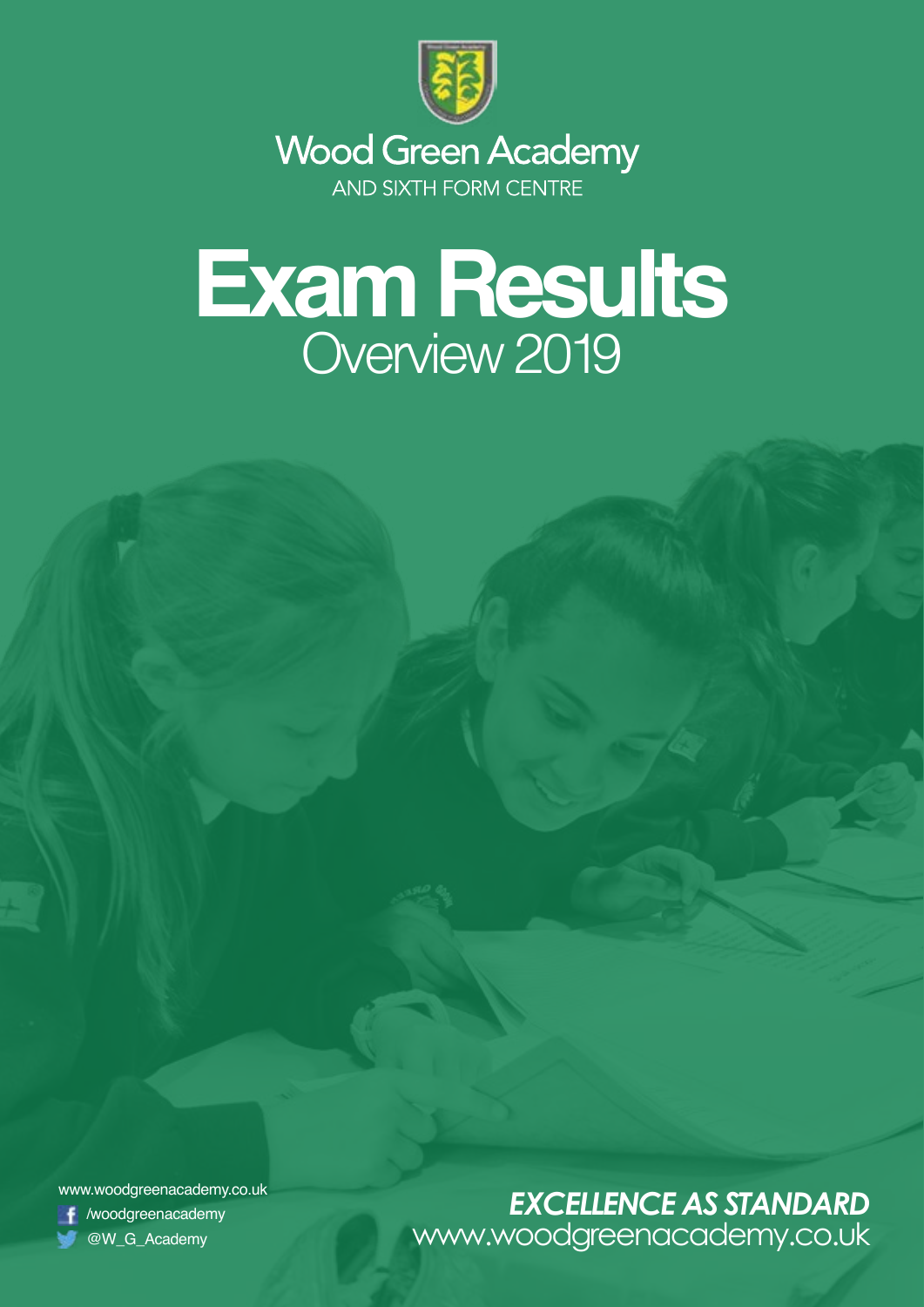## Key Stage 4 and 5 Results Overview: 2019

Information shown below is accurate as of November 2019. This information is unvalidated and subject to change.

| KS4 - GCSE Results 2018                                                                          |                  |
|--------------------------------------------------------------------------------------------------|------------------|
| Progress 8 score                                                                                 | $-0.03$          |
| <b>Attainment 8 score</b>                                                                        | 45.2             |
| Percentage of pupils achieving a Standard Grade 4 pass in BOTH<br><b>English and mathematics</b> | 62%              |
| Percentage of pupils achieving a Strong Grade 5 pass in BOTH<br><b>English and mathematics</b>   | 34%              |
| Percentage of pupils achieving the Standard English<br><b>Baccalaureate</b>                      | 10%              |
| Percentage of pupils achieving the Strong English<br><b>Baccalaureate</b>                        | 8% (Entered 15%) |

| <b>KS5 - A2 Results 2018</b>         |                                                                 |
|--------------------------------------|-----------------------------------------------------------------|
| % A*- E Grades at A Level            | 99%                                                             |
| % A*- C Grades at A Level            | 62%                                                             |
| % A*- B Grades at A Level            | 29%                                                             |
| Progress (Level 3 Value Added)       | $-0.04$                                                         |
| % and number of A*/A Grades achieved | $10\% (27)$                                                     |
| % achieving at least 3 A-Levels A*-E | 98%                                                             |
| % achieving at least 2 A-Levels A*-E | 100%                                                            |
| % achieving at least 1 A-Levels A*-E | 100%                                                            |
| <b>English and Maths Progress</b>    | <b>SUPP</b>                                                     |
| Retention (2018)                     | <b>TBC</b>                                                      |
| Destinations (2016)                  | University-TBC<br>(Russell Group -TBC)<br><b>Employment-TBC</b> |

Parents and carers can access the school performance tables published by the secretary of state on the DfE's website:

www.compare-school-performance.service.gov.uk